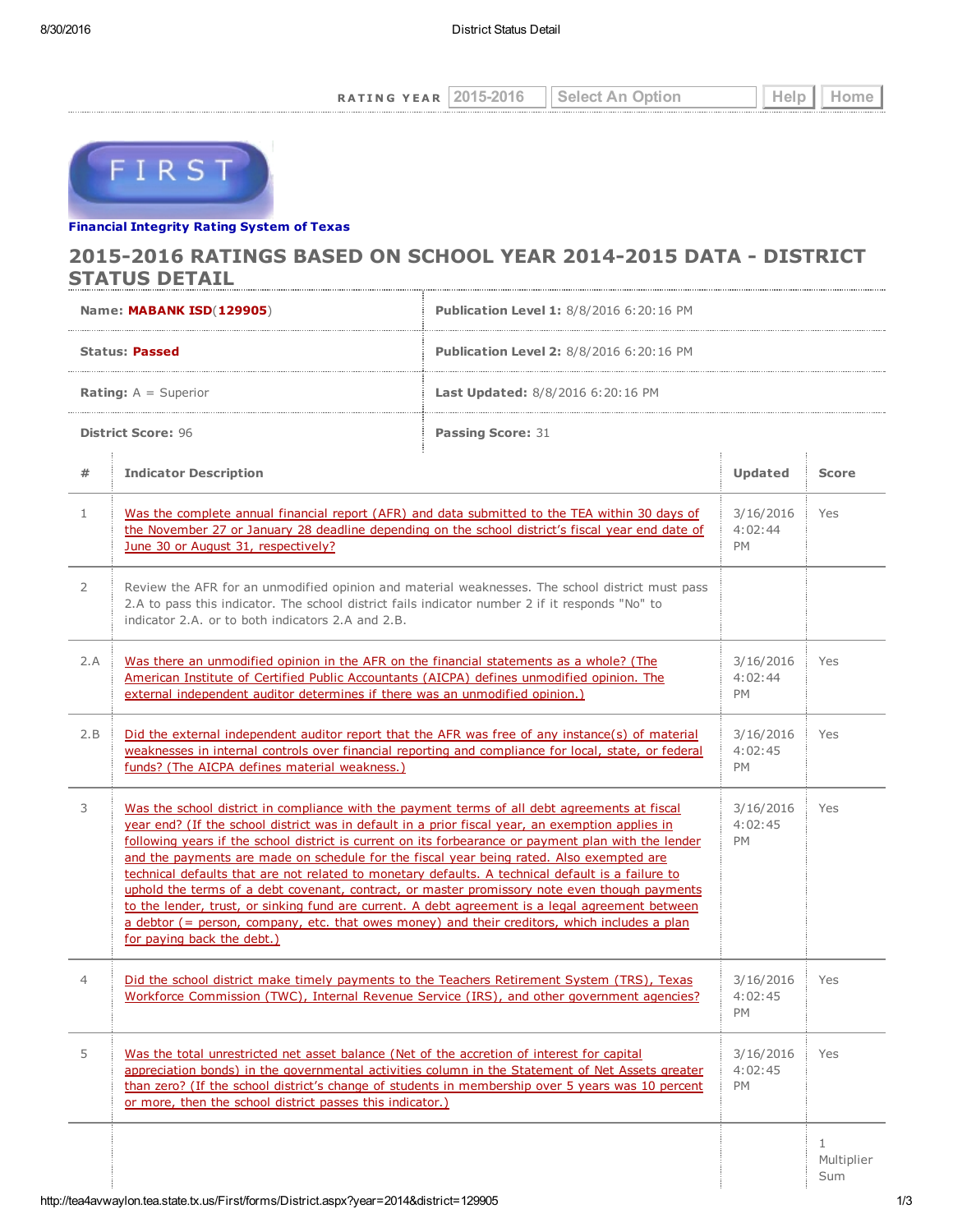| 6              | Was the number of days of cash on hand and current investments in the general fund for the<br>school district sufficient to cover operating expenditures (excluding facilities acquisition and<br>construction)? (See ranges below.)                                                                | 8/4/2016<br>1:48:07<br><b>PM</b>  | 10                                |
|----------------|-----------------------------------------------------------------------------------------------------------------------------------------------------------------------------------------------------------------------------------------------------------------------------------------------------|-----------------------------------|-----------------------------------|
| $\overline{7}$ | Was the measure of current assets to current liabilities ratio for the school district sufficient to<br>cover short-term debt? (See ranges below.)                                                                                                                                                  | 6/30/2016<br>1:31:42<br><b>PM</b> | 10                                |
| 8              | Was the ratio of long-term liabilities to total assets for the school district sufficient to support<br>long-term solvency? (If the school district's change of students in membership over 5 years was<br>10 percent or more, then the school district passes this indicator.) (See ranges below.) | 8/4/2016<br>1:48:08<br>PM.        | 6                                 |
| 9              | Did the school district's general fund revenues equal or exceed expenditures (excluding facilities<br>acquisition and construction)? If not, was the school district's number of days of cash on hand<br>greater than or equal to 60 days?                                                          | 8/4/2016<br>1:48:08<br><b>PM</b>  | 10                                |
| 10             | Was the debt service coverage ratio sufficient to meet the required debt service? (See ranges<br>below.)                                                                                                                                                                                            | 8/4/2016<br>1:48:08<br><b>PM</b>  | 10                                |
| 11             | Was the school district's administrative cost ratio equal to or less than the threshold ratio? (See<br>ranges below.)                                                                                                                                                                               | 3/16/2016<br>4:02:48<br>PM        | 10                                |
| 12             | Did the school district not have a 15 percent decline in the students to staff ratio over 3 years<br>(total enrollment to total staff)? (If the student enrollment did not decrease, the school district<br>will automatically pass this indicator.)                                                | 3/16/2016<br>4:02:48<br><b>PM</b> | 10                                |
| 13             | Did the comparison of Public Education Information Management System (PEIMS) data to like<br>information in the school district's AFR result in a total variance of less than 3 percent of all<br>expenditures by function?                                                                         | 3/16/2016<br>4:02:48<br><b>PM</b> | 10                                |
| 14             | Did the external independent auditor indicate the AFR was free of any instance(s) of material<br>noncompliance for grants, contracts, and laws related to local, state, or federal funds? (The AICPA<br>defines material noncompliance.)                                                            | 3/25/2016<br>2:06:45<br>PM        | 10                                |
| 15             | Did the school district not receive an adjusted repayment schedule for more than one fiscal year<br>for an over allocation of Foundation School Program (FSP) funds as a result of a financial<br>hardship?                                                                                         | 3/24/2016 10<br>4:34:02<br>PM     |                                   |
|                |                                                                                                                                                                                                                                                                                                     |                                   | 96<br>Weighted<br>Sum             |
|                |                                                                                                                                                                                                                                                                                                     |                                   | $\mathbf{1}$<br>Multiplier<br>Sum |
|                |                                                                                                                                                                                                                                                                                                     |                                   | 96 Score                          |

## DETERMINATION OF RATING

| Α. | Did the district answer 'No' to Indicators 1, 3, 4, 5, or 2.A? If so, the school district's rating is <b>F for Substandard</b><br>Achievement regardless of points earned. |            |  |
|----|----------------------------------------------------------------------------------------------------------------------------------------------------------------------------|------------|--|
| в. | Determine the rating by the applicable number of points. (Indicators 6-15)                                                                                                 |            |  |
|    | $A = Superior$                                                                                                                                                             | $70 - 100$ |  |
|    | $B =$ Above Standard                                                                                                                                                       | 50-69      |  |

٠,